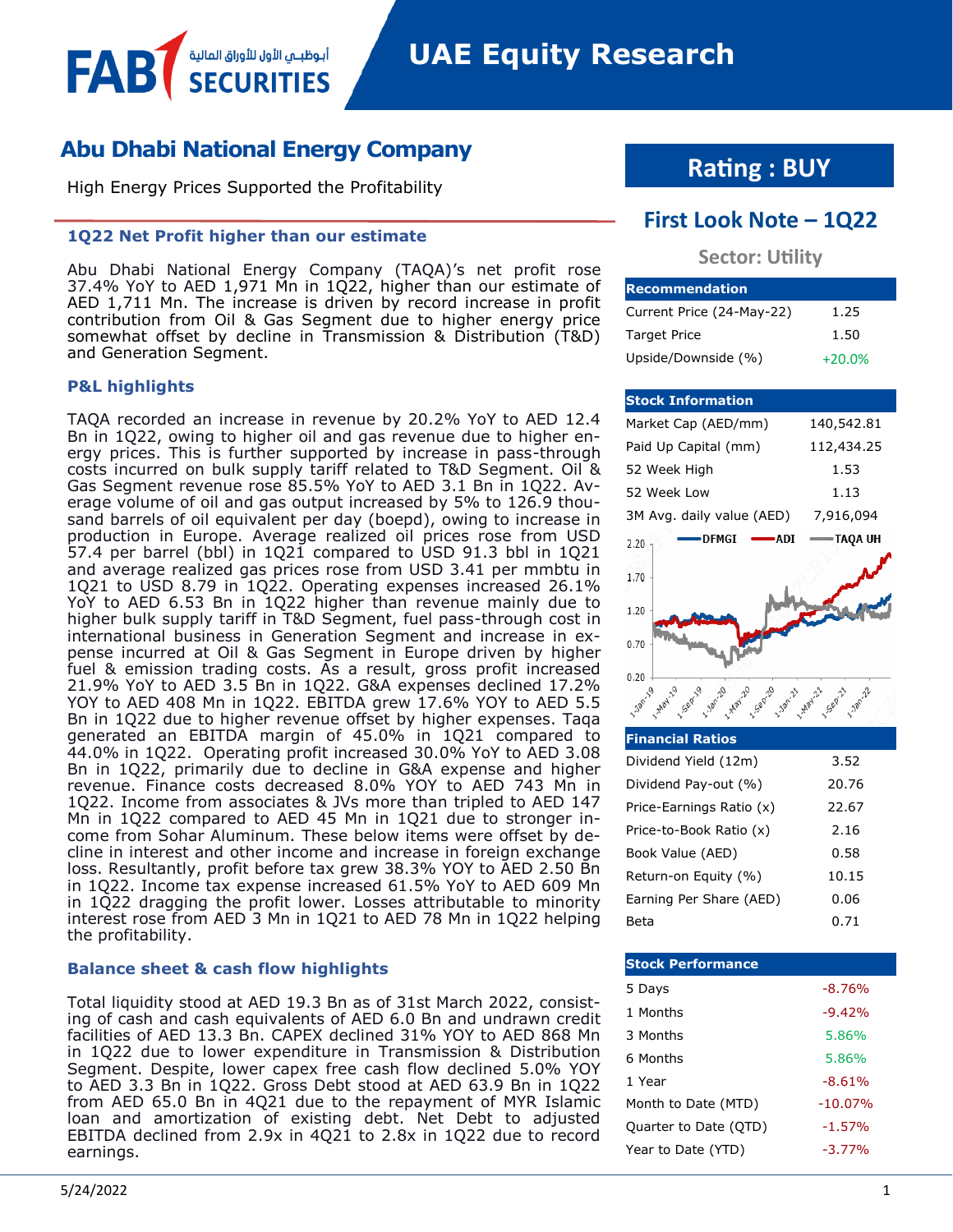

## **Target price and rating**

We maintain our BUY rating on TAQA with a target price of AED 1.50. TAQA will continue to generate healthy profit supported by higher energy prices. In 1Q22, Oil & Gas Segment generated a record profit of AED 1.1 Bn compared to AED 0.4 Mn in 1Q21. Other than, the company's T&D and Generation Segment is a regulated business and generates long-term contractual earnings. These segments generated more than 80% of revenue and 85% of EBITDA over the last two years (FY2020-21). Existing projects in T&D and Generation Segment have weighted residual life of 12 years of P(W)PAs improves earning visibility. The projects under these businesses are financed by low leverage and have low exposure to merchant prices enabling it to maintain robust financial profile and earn strong cash flows. TAQA generated free cash flow of AED 3.3 Bn in 1Q22 enabling it to maintain dividend payment of 3 fils per share in 2022. Considering all these factors leading us to maintain our BUY rating on the stock.

#### **TAQA - Relative valuation**

| (at CMP)       | 2018*     | 2019*     | 2020 | 2021 | 2022F |
|----------------|-----------|-----------|------|------|-------|
| PE(X)          | <b>NA</b> | <b>NA</b> | 31.3 | 25.0 | 22.4  |
| PB(X)          | <b>NA</b> | <b>NA</b> | 2.0  | 2.1  | 2.1   |
| EV/EBITDA      | <b>NA</b> | <b>NA</b> | 12.3 | 10.3 | 9.9   |
| Dividend yield | <b>NA</b> | <b>NA</b> | 2.0% | 3.8% | 2.4%  |

*FABS Estimates & Co Data*

*\** Valuation ratios not included for 2018-19 due to the merger with AD Power thus, pre and post-merger company financials are not comparable.

#### **TAQA - P&L**

| (in AED mm)                                                   | <b>1Q21</b> | 4Q21           | 1022A    | 1Q22F          | Var.      | <b>YOY</b> | QOQ      | 2021      | 2022F        | <b>YOY</b> |
|---------------------------------------------------------------|-------------|----------------|----------|----------------|-----------|------------|----------|-----------|--------------|------------|
| Revenue from oil and gas                                      | 1,658       | 2,204          | 3,075    | 2,182          | $-29.0%$  | 85.5%      | 39.5%    | 7,425     | 8,755        | 17.9%      |
| Revenue from electricity and<br>water                         | 8,668       | 9,218          | 9,338    | 9,126          | $-2.3%$   | 7.7%       | 1.3%     | 38,265    | 36,617       | $-4.3%$    |
| <b>Total Revenue</b>                                          | 10,326      | 11,422         | 12,413   | 11,308         | $-8.9%$   | 20.2%      | 8.7%     | 45,690    | 45,371       | $-0.7%$    |
| Operating expenses                                            | $-5,186$    | $-5,367$       | $-6,539$ | $-5,313$       | $-18.7%$  | 26.1%      | 21.8%    | $-24,006$ | $-21,319$    | $-11.2%$   |
| D&A and Impairment                                            | $-2,275$    | $-2,884$       | $-2,382$ | $-2,855$       | 19.9%     | 4.7%       | $-17.4%$ | $-11,119$ | $-11,456$    | 3.0%       |
| <b>Gross Profit</b>                                           | 2,865       | 3,171          | 3,492    | 3,139          | $-10.1%$  | 21.9%      | 10.1%    | 10,565    | 12,596       | 19.2%      |
| G&A expense                                                   | $-493$      | $-829$         | $-408$   | $-821$         | 101.2%    | $-17.2%$   | $-50.8%$ | $-2,257$  | $-3,293$     | 45.9%      |
| <b>EBITDA</b>                                                 | 4,692       | 5,334          | 5,613    | 5,174          | $-7.8%$   | 19.6%      | 5.2%     | 19,740    | 20,759       | 5.2%       |
| <b>Operating Profit</b>                                       | 2,372       | 2,342          | 3,084    | 2,319          | $-24.8%$  | 30.0%      | 31.7%    | 8,308     | 9,303        | 12.0%      |
| Finance costs                                                 | $-808$      | $-781$         | $-743$   | $-678$         | $-8.7%$   | $-8.0%$    | $-4.9%$  | $-3,094$  | $-3,055$     | $-1.3%$    |
| Foreign exch. gain/(loss)                                     | $-11$       | $-40$          | $-34$    | $\mathbf{0}$   | <b>NM</b> | 209.1%     | $-15.0%$ | $-75$     | $\mathbf{0}$ | <b>NM</b>  |
| Interest Income                                               | 105         | $\overline{2}$ | 6        | $\overline{2}$ | $-67.0%$  | $-94.3%$   | 200.0%   | 123       | 8            | $-93.5%$   |
| Other income                                                  | 106         | 168            | 42       | 166            | 296.0%    | $-60.4%$   | $-75.0%$ | 1,116     | 667          | $-40.2%$   |
| Share of results of assoc. and<br><b>JVs</b>                  | 45          | 108            | 147      | $\mathbf 0$    | <b>NM</b> | 226.7%     | 36.1%    | 313       | 0            | <b>NM</b>  |
| <b>Profit Before Tax</b>                                      | 1,809       | 1,799          | 2,502    | 1,808          | $-27.7%$  | 38.3%      | 39.1%    | 6,691     | 6,923        | 3.5%       |
| Income tax expense/credit                                     | $-377$      | $-98$          | $-609$   | $-97$          | $-84.1%$  | 61.5%      | 521.4%   | $-696$    | $-648$       | $-6.9%$    |
| <b>Profit After Tax</b>                                       | 1,432       | 1,701          | 1,893    | 1,711          | $-9.6%$   | 32.2%      | 11.3%    | 5,995     | 6,275        | 4.7%       |
| <b>NCI</b>                                                    | $-3$        | 0              | $-78$    | $\mathbf{0}$   | <b>NM</b> | 2500.0%    | NΜ       | 35        | $\mathbf{0}$ | NM         |
| <b>Profit attributable to equity</b><br>holders of the parent | 1,435       | 1,701          | 1,971    | 1,711          | $-13.2%$  | 37.4%      | 15.9%    | 5,960     | 6,275        | 5.3%       |

*FABS Estimates & Co Data*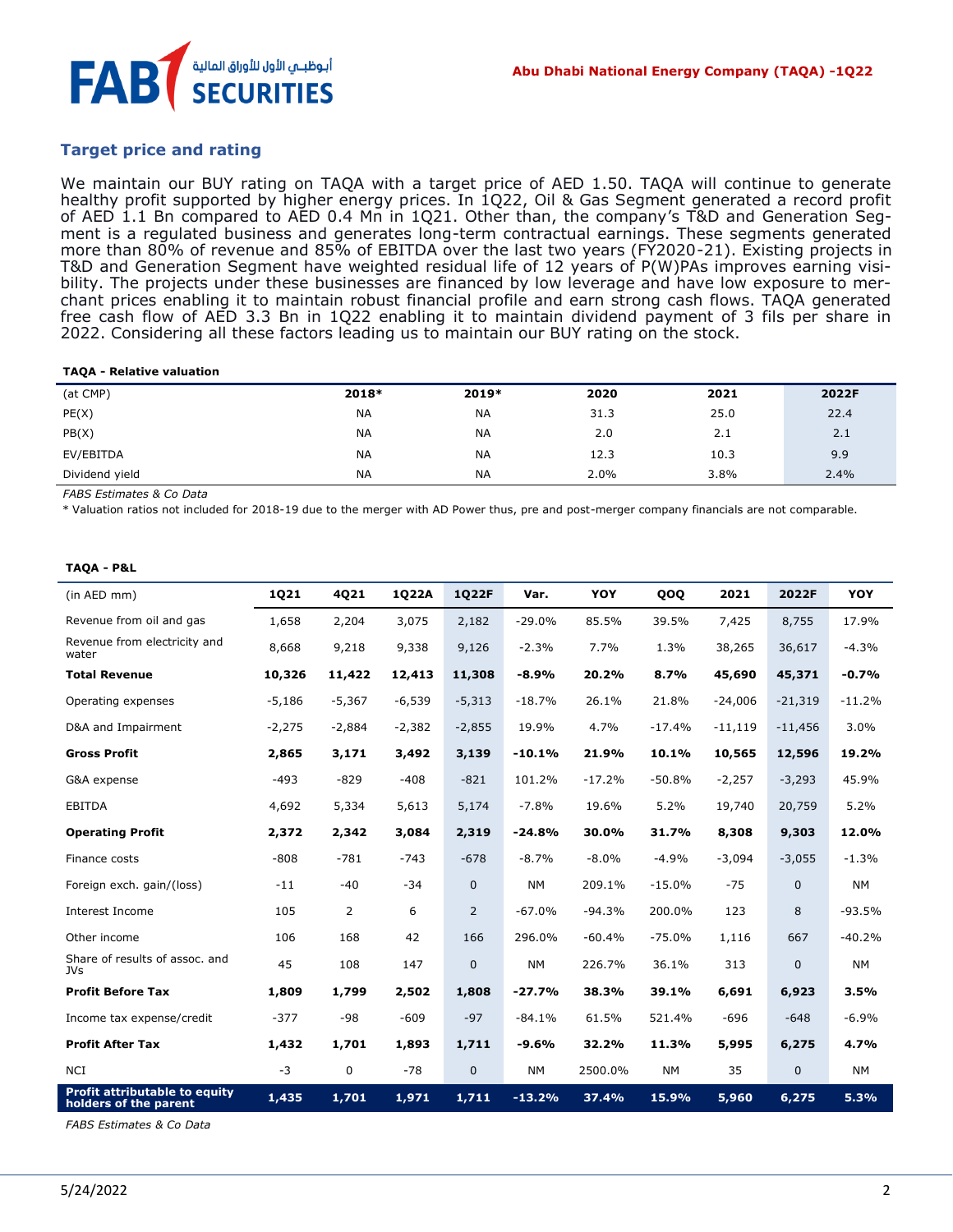

#### **TAQA- Margins**

|                         | 1021  | 4021  | 1022A | YOY    | QOQ      | 2021  | 2022F | Change |
|-------------------------|-------|-------|-------|--------|----------|-------|-------|--------|
| Gross profit margin     | 52.6% | 44.1% | 50.9% | $-167$ | 685      | 44.5% | 46.4% | 189    |
| EBITDA margin           | 63.4% | 52.4% | 62.8% | -66    | 1,036    | 52.8% | 53.5% | 64     |
| Operating profit margin | 37.6% | 28.7% | 36.6% | $-104$ | 788      | 31.9% | 34.7% | 274    |
| Net Margin              | 23.9% | 40.2% | 21.0% | $-292$ | $-1.920$ | 29.9% | 22.2% | $-776$ |
|                         |       |       |       |        |          |       |       |        |

*FABS estimate & Co Data*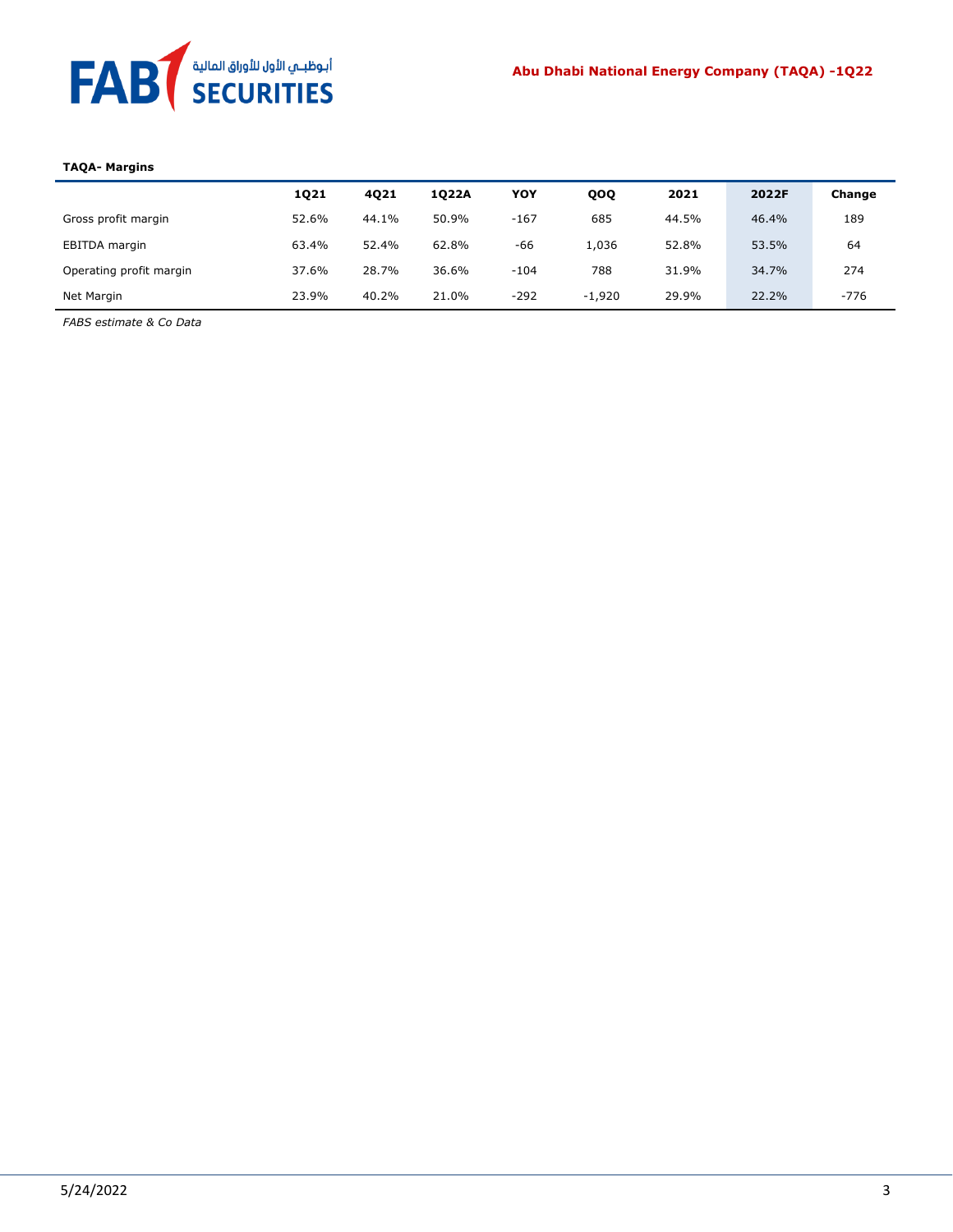

## **Research Rating Methodology:**

| Rating            | Upside/Downside potential    |
|-------------------|------------------------------|
| <b>BUY</b>        | Higher than $+15%$           |
| <b>ACCUMULATE</b> | Between $+10\%$ to $+15\%$   |
| <b>HOLD</b>       | Lower than $+10\%$ to $-5\%$ |
| <b>REDUCE</b>     | Between -5% to -15%          |
| <b>SELL</b>       | Lower than -15%              |

### **FAB Securities Contacts:**

### **Research Analysts**

| Ahmad Banihani                                   | +971-2-6161629                                     | ahmad.banihani@Bankfab.com |
|--------------------------------------------------|----------------------------------------------------|----------------------------|
| <b>Sales &amp; Execution</b>                     |                                                    |                            |
| Abu Dhabi Head Office<br><b>Trading Desk</b>     | $+971 - 2 - 6161700/1$                             | Online Trading Link        |
| <b>Institutional Desk</b><br>Sales and Marketing | +971-2-6161777<br>+971-4-4245765<br>+971-2-6161703 |                            |

## **DISCLAIMER**

This report has been prepared by FAB Securities (FABS), which is authorised by the UAE Securities and Commodities Authority, licensing registration number 604002, and is a member of the Abu Dhabi Securities Exchange and Dubai Financial Market. The information, opinions and materials contained in this report are provided for information purposes only and are not to be used, construed, or considered as an offer or the solicitation of an offer or recommendation to sell or to buy or to subscribe for any investment security or other financial instrument. The information, opinions and material in this report have been obtained and derived from publicly available information and other sources considered reliable without being independently verified for their accuracy or completeness. FABS gives no representation or warranty, express or implied, as to the accuracy and completeness of information and opinions expressed in this report. Opinions expressed are current as of the original publication date appearing on the report only and the information, including the opinions contained herein, are subject to change without notice. FABS is under no obligation to update this report. The investments referred to in this report might not be suitable for all recipients. Recipients should not base their investment decisions on this report and should make their own investigations, and obtain independent advice, as appropriate. Any loss or other consequences arising from the uses of material contained in this report shall be the sole and exclusive responsibility of the recipient and FABS accepts no liability for any such loss or consequence. The value of any investment could fall as well as rise and the investor may receive less than the original amount invested. Some investments mentioned in this report might not be liquid investments, which could be difficult to realise in cash. Some investments discussed in this report could be characterised by high level of volatility, which might result in loss. FABS owns the intellectual property rights and any other material contained in this report. No part of this report may be reproduced, utilised or modified in any form either in whole or in part or by any electronic, mechanical or other means, now known or hereafter invented, including photocopying and recording, or stored in any retrieval system without the prior consent of FABS in writing. While utmost care has been taken to ensure that the information provided is accurate and correct, neither FABS, nor its employees shall, in any way, be responsible for the contents. By accepting this document, the recipient agrees he/she has read the above disclaimer and to be bound by the foregoing limitations/ restrictions.